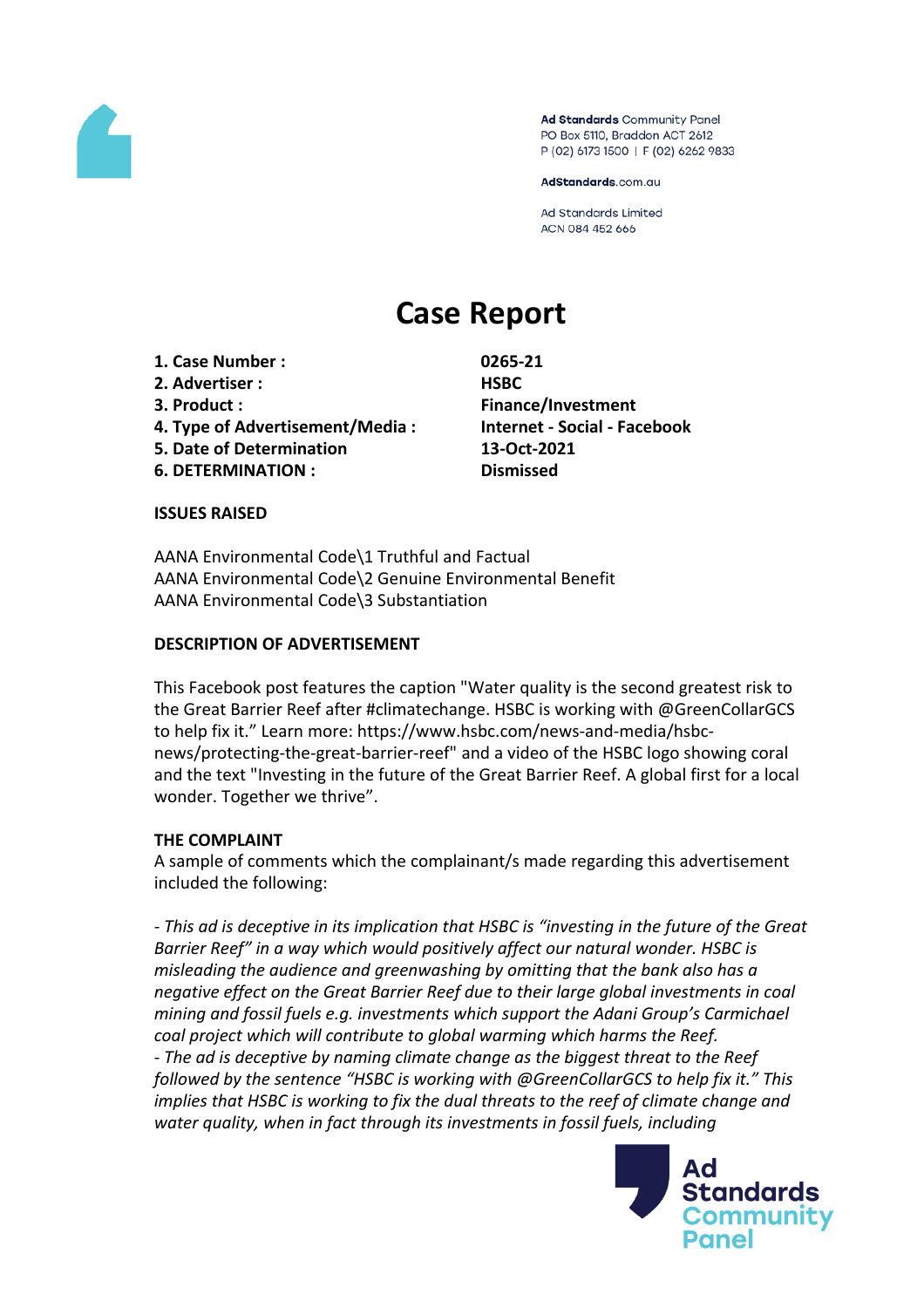

*investments in the Adani Group which is expanding its coal business, HSBC is working against fixing the biggest threat to the Reef, being climate change caused by the burning of coal and other fossil fuels.*

*- The ad links to a HSBC web page titled "Protecting the Great Barrier Reef" which quotes the CEO of HSBC Australia saying "Our participation in this global first reinforces our credentials as a sustainable finance pioneer in the Australian market, as well as our commitment to safeguarding natural assets like the Great Barrier Reef." It is misleading for the CEO to state that HSBC has a "commitment to safeguarding the Great Barrier Reef" when HSBC's investments in coal and fossil fuels are supporting industries which contribute to global warming and harm the Great Barrier Reef. - The concluding text in the video stating "HSBC climate ambition" is misleading and deceptive as it conflates the Reef Credits program with action to address climate change. The program does not address climate change, it aims to address water quality which is a lesser threat to the reef than climate change. HSBC is not taking action on climate change or showing 'climate ambition' while it continues to invest in and finance fossil fuels, like the Adani Group's coal.*

*- Companies like HSBC who invest in fossil fuels which cause global warming shouldn't be allowed to run advertisements about their 'positive' impacts on the environment. The public should not be misled and financial institutions should be held accountable for their actions and impacts.*

#### **THE ADVERTISER'S RESPONSE**

Comments which the advertiser made in response to the complainant/s regarding this advertisement include the following:

*This letter sets out HSBC's response to the Ad Standards complaint dated 20 September 2021 (case reference number 0265-21).*

*As we explain in detail below, we stand firmly behind our advertisement and the messages within it.*

*As a global organisation, we are committed to playing our part in the transition to a global net zero economy. In October 2020, we publicly announced our global climate strategy, which set forth our plans to become a net zero bank and to provide between US\$750bn and US\$1trn of financing and investment over the next decade to enable the net zero transition. The climate strategy also captures critical investments in climate innovation and a US\$100m philanthropic partnership investment to support climate innovation, natural capital and renewables.*

*Furthermore, HSBC does not support the Carmichael coalmine project. Indeed, in 2014 we announced that we will not finance the project, and this position has not changed.*

*At our 2021 Annual General Meeting, a special resolution on climate change – proposed by the HSBC Board – was backed by shareholders. The resolution provides further detail on our approach to the net zero transition, and how we will achieve the*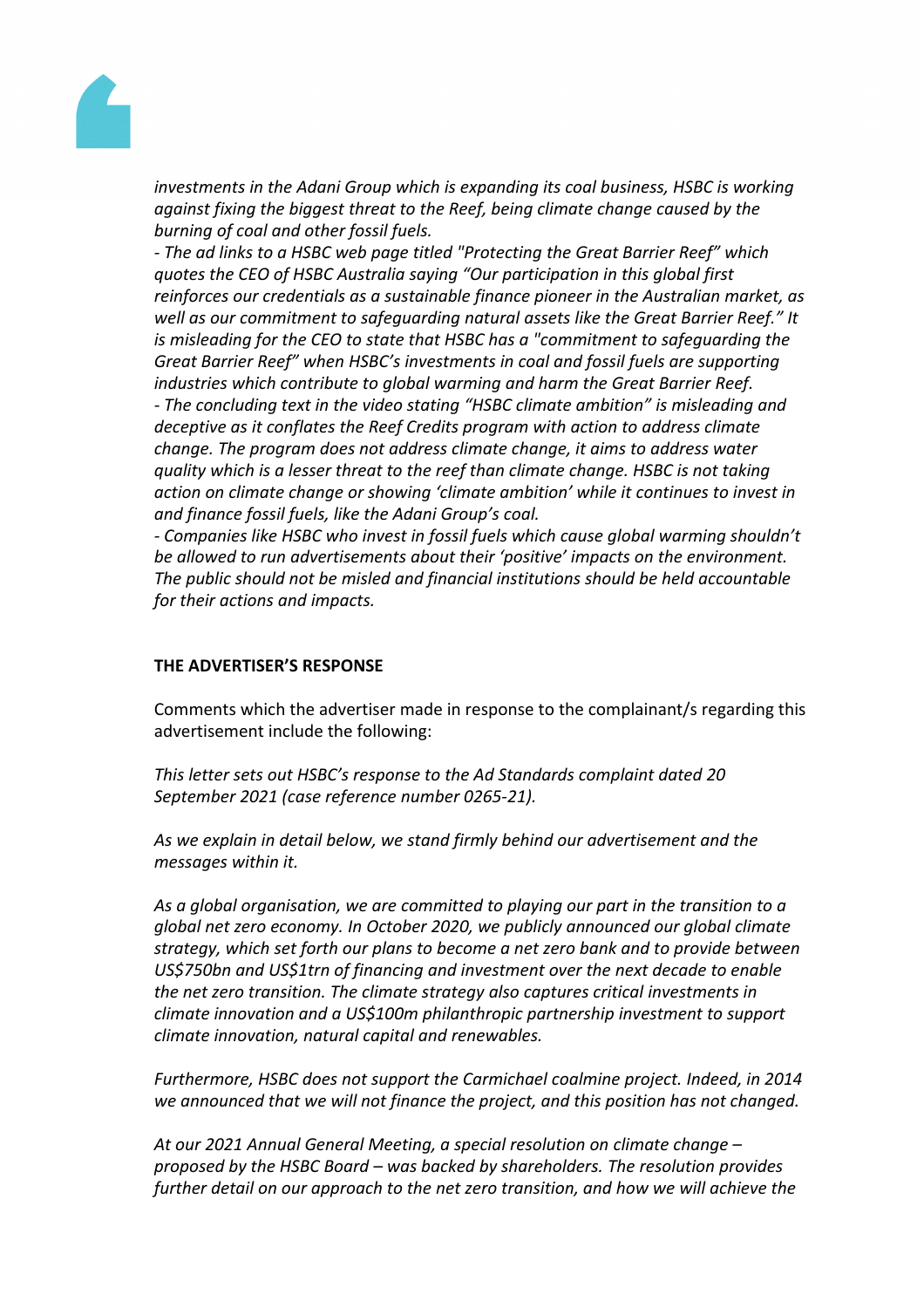

*climate ambition we announced in October. It includes a commitment to phase out the financing of coal-fired power and thermal coal mining by 2030 in markets in the European Union and Organisation for Economic Cooperation and Development (of which, Australia is part of), and by 2040 in other markets.*

*We do not consider that we have breached any section of the advertiser codes administered by Ad Standards and we would therefore ask the Community Panel to dismiss this case accordingly.*

*Background to advertisement and Reef Credit scheme*

*The advertisement was part of HSBC's social media posts in Australia in July 2021 to increase awareness of our global climate strategy and the announcement that HSBC is the first private sector buyer of Reef Credits.*

*The Reef Credit scheme was developed by environmental markets firm GreenCollar, in partnership with landholders, the Queensland government, natural resource management organisations, Terrain and NQ Dry Tropics.*

*Reef Credits pay farmers and graziers within the Great Barrier Reef catchment area for measurable reductions in sediment and nutrients flowing onto the reef as a result of on-farm actions. Reef Credits are a financial instrument which quantify and value improved farming practices, with each Reef Credit amounting to 1kg of dissolved inorganic nitrogen or 538kgs of sediment prevented from flowing onto the reef. Reef Credits are independently audited and verified to ensure water quality outcomes are real and tangible.*

*Reef Credits are designed to address water quality, which is the second greatest risk to the Great Barrier Reef after climate change, which is acknowledged in the posts in question. The Reef Credit scheme was designed in consultation with landholders, and scientists, to deliver quantified, independently audited and robust water quality results, which is integral to any environmental market mechanism.*

*HSBC understands that the transition to a low carbon economy and limiting global heating will take time, which is why we are committed to working with our clients to transition to net zero. Achieving the internationally recognised water quality targets for the Great Barrier Reef can be addressed with more immediacy. Improving on farm operations and water quality increases the resilience of the Great Barrier Reef, which leads to increased biodiversity and stronger coastal ecosystems. This means the reef is better equipped to withstand the threat of extreme climate events. Additionally, stronger coastal ecosystems provide increased potential for carbon sequestration, which directly impacts climate change.*

*In the 2020/21 year, HSBC together with the Queensland government purchased about AUD\$1 million in Reef Credits. The initial tranche of Reef Credits purchased by HSBC help farms in the Tully River Catchment south of Cairns to implement better*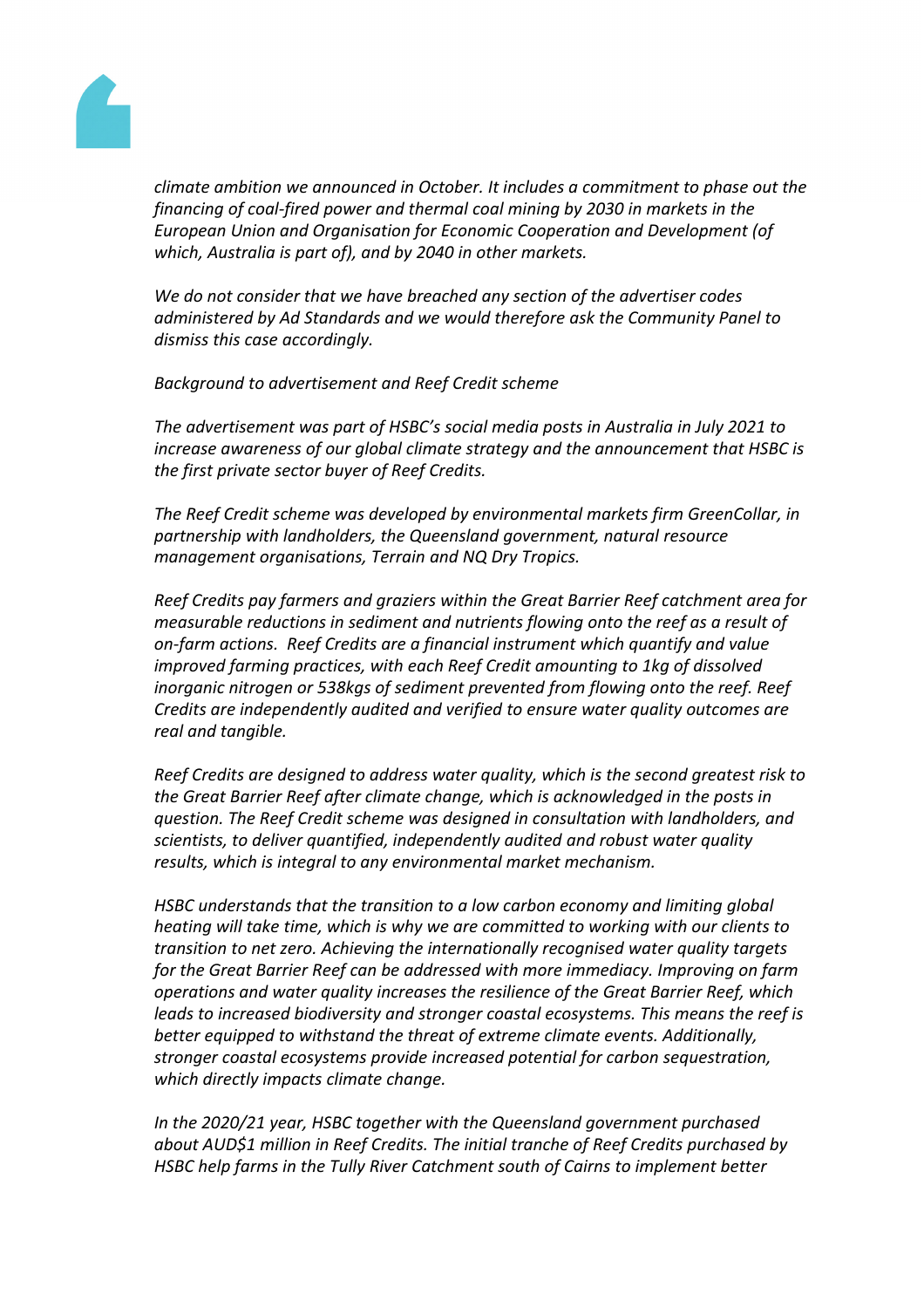

*fertilizer management and prevented more than 3,000 kilograms of nitrogen from entering the Great Barrier Reef.*

*HSBC's investment in Reef Credits is directly related to our climate strategy, which aims to accelerate the transition to net zero emissions. This includes the HSBC Climate Solutions Partnership, a five-year US\$100m investment in partnership with WRI and WWF designed to help climate solutions become commercial reality and have realworld impact. The partnership is focused on three key pillars: climate innovation ventures, nature-based solutions, and the transition of the energy sector to renewables in Asia.* 

*In Australia, HSBC has a long-standing history of investing in projects that support the scaling up of nature-based solutions in coastal areas to deliver biodiversity, climate change, and livelihood outcomes.*

## *AANA Code of Ethics*

*We strongly believe we have not breached any section of the AANA Code of Ethics. Please see our responses to each individual section of Section 2 (Consumer Complaints) below:*

*• Section 2.1 - Discrimination or vilification:*

*No discrimination or vilification was present in this advertisement.*

*• Section 2.2 - Exploitative or degrading*

*No exploitive or degrading messaging or representation was present in this advertisement.*

*• Section 2.3 – Violence*

*No violence was present in this advertisement.*

- *• Section 2.4 - Sex, sexuality and nudity No sex, sexuality or nudity was present in this advertisement.*
	- *• Section 2.5 – Language*

*No profane or inappropriate language was used in this advertisement.*

*• Section 2.6 - Health and Safety*

*No health and safety issues or concerns were present in this advertisement.*

*• Section 2.7 - Distinguishable as advertising*

*The advertisement was distinguishable and follows the appropriate advertising and marketing communication codes of Ad Standards.*

*Furthermore, we do not consider that the sections of the Code relating to "Advertising and Marketing Communications to Children" and "Food and Beverages Code" are relevant in this response.*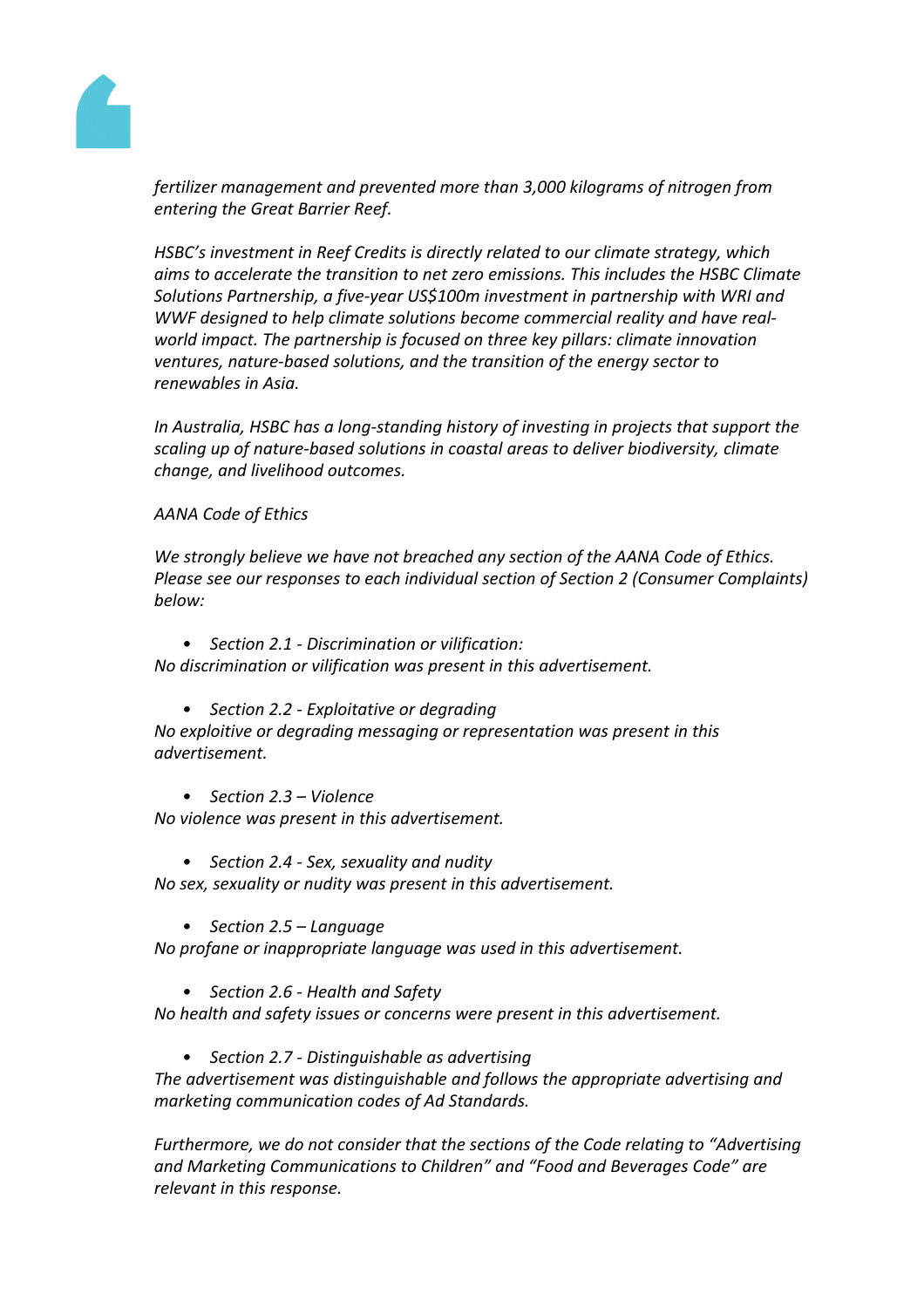

#### *AANA Environmental Claims Code*

*We strongly believe we have not breached any section of the AANA Environmental Claims Code, please see individual responses to relevant sections raised in the complaint below:*

*• Section 1 – Truthful and Factual Presentation (Not misleading or deceptive) We do not consider that the average consumer in the target market would have been likely to have been misled or deceived from the advertisement. We consider that the advertising was clear, unambiguous and balanced. The use of any technical or scientific jargon was carefully considered.*

*• Section 2 – Genuine Environmental Benefit (Relevant, specific and clearly defined).*

*We strongly consider that any and all claims made in the advertisement were relevant, specific and clearly explained. We do not consider that the overall impression of the advertisement was misleading, vague or ambiguous.*

*• Section 3 – Substantiation*

*We strongly believe we have a reasonable basis for making such claims – please see below regarding references to Queensland Government and Reef Credits websites.*

*The benefits of the Reef Credits scheme have been widely published since its inception, and those benefits have been backed by the Queensland government and other organisations.*

*Please also refer to the following websites to read more about the environmental benefits of the Reef Credit scheme, as well as details of the Queensland government and HSBC's involvement:*

- *• Reef Credit scheme | Environment, land and water | Queensland government (www.qld.gov.au)*
- *• Reef Credits - Green Collar*

*Response to claims related to HSBC and the Adani Carmichael coalmine:*

*The assertions made in the complaint that HSBC supports and/or is involved in financing the Adani Carmichael coalmine is simply incorrect. HSBC does not support the Carmichael coalmine project. HSBC is not a direct investor in the Adani Group and in 2014, HSBC announced that it would not finance the project, and this has not changed.*

*To reiterate the aforementioned details of our coal policy from our 2021 climate resolution, HSBC has made commitments to prohibit the financing of new coal-fired power projects anywhere in the world. HSBC has committed to phase out all coal financing in the OECD and EU by 2030 and globally by 2040.*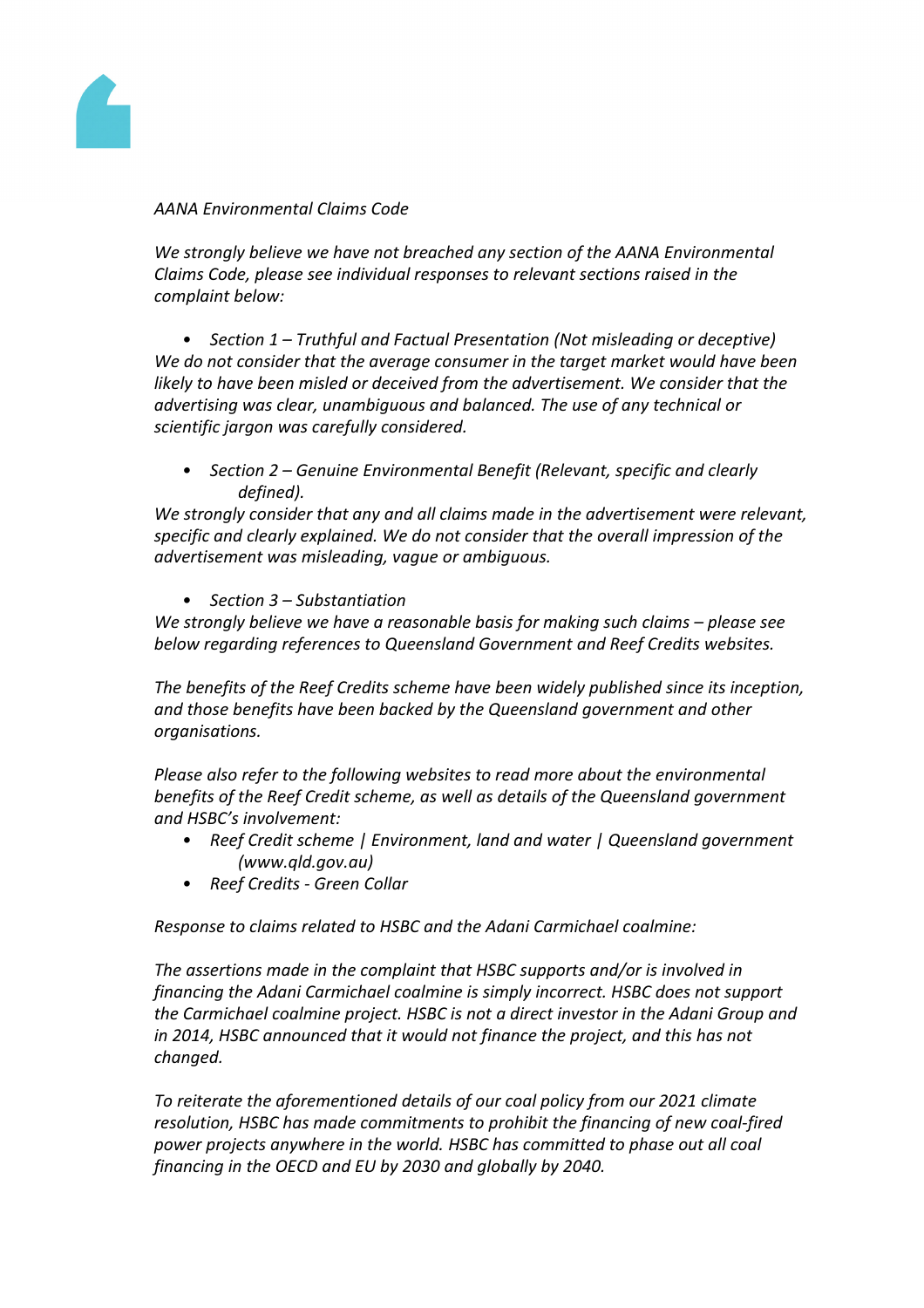

*Response to greenwashing and HSBC's climate strategy:*

*As stated in the previous sections of this response, in October 2020, HSBC announced its climate strategy to become a net zero bank.*

*Key pillars of its strategy are outlined below:*

- *• We align our provision of finance to net zero by 2050 or sooner, in line with the Paris Agreement goals and timelines.*
- *• We are transforming our operations to net zero by 2030 or sooner – this includes moving to 100% renewable energy.*
- *• We expect to provide between US\$750bn and US\$1trn in financing and investment to enable the transition to net zero between 2020 and 2030 globally, and will work with customers in all sectors to support them on their individual decarbonisation journeys.*
- *• In April 2021, we proposed a special resolution on climate change at our Annual General Meeting. This passed with 99.7% of the vote and commits HSBC to:*
	- *Set out, publish, and implement a strategy with short and medium term targets to align its provision of finance to the Paris Agreement goals.*
	- *Phase out the financing of coal-fired power and thermal coal mining by 2040 globally, and 2030 in markets in the European Union and OECD.*

#### *Conclusion:*

*As we have detailed above, we do not consider that we have breached any section of the advertiser Codes administered by Ad Standards and we would ask the Community Panel to dismiss this case accordingly.*

*In summary, HSBC stands by the social media posts that have triggered the complaint, which we believe should be dismissed given the evidence provided. HSBC has clear polices that rule out lending to new thermal coal projects, and publicly documented lack of support for the Adani Carmichael coalmine. HSBC is committed to addressing climate change, and actively facilitating the transition to a low-carbon economy as referenced in our global climate strategy and net-zero commitments. This is further complimented by significant investment in scaling up the solutions that will help meet the goals of the Paris Climate Agreement which includes nature-based solutions, such as Reef Credits which are addressing the long-term resilience of the Great Barrier Reef by focusing on water quality as an area for immediate improvement, whilst also contributing to improved biodiversity and the reef's ability to withstand pressure from climate change related events.*

#### *References to substantiation:*

*https://www.hsbc.com/who-we-are/our-climate-strategy/climate-solutionspartnership*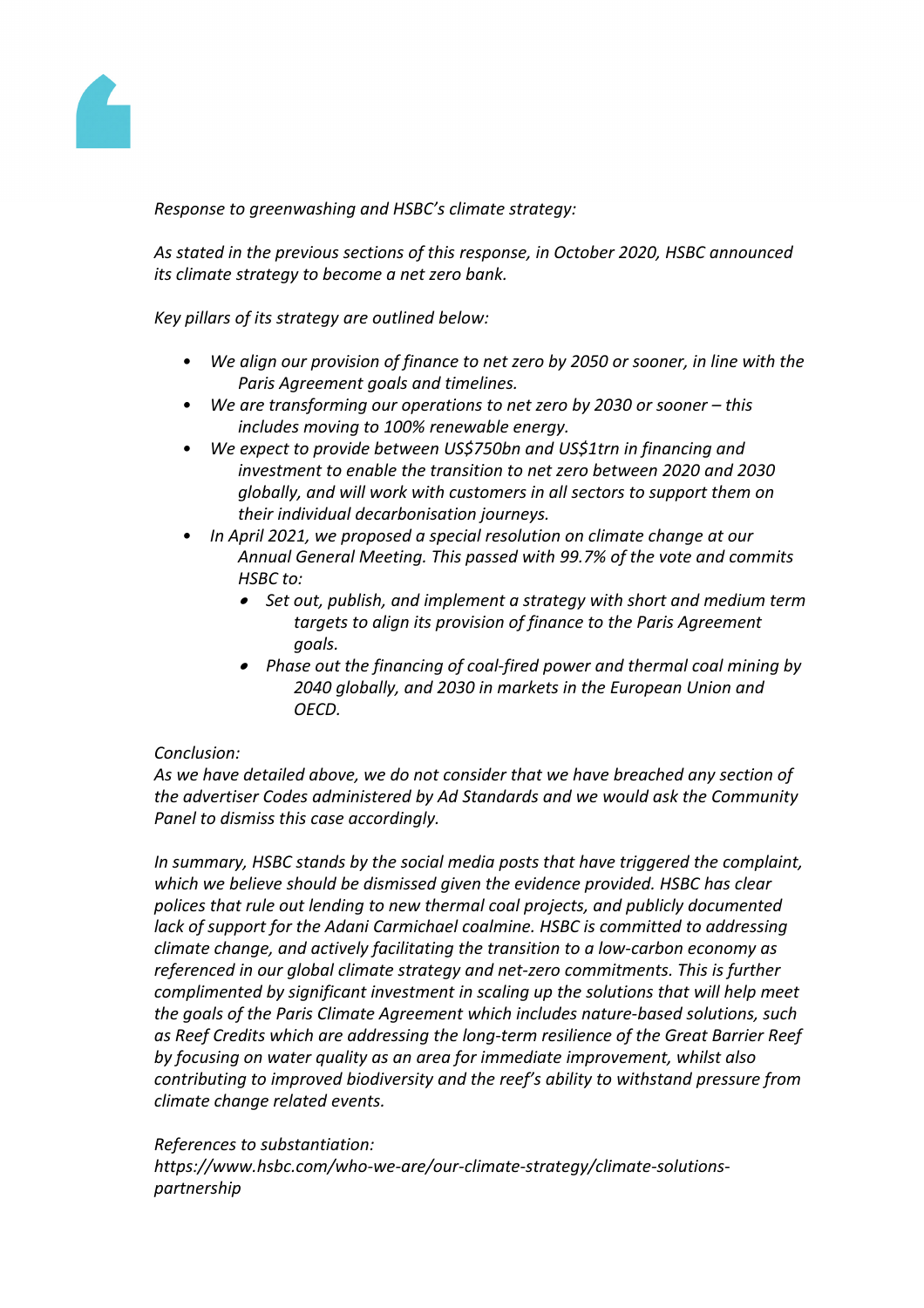

*https://www.hsbc.com/news-and-media/hsbc-news/shareholders-back-hsbcs-netzero-commitments https://www.about.hsbc.com.au/news-and-media/hsbc-and-the-queenslandgovernment-purchase-world-first-reef-credits https://greencollar.com.au/reef-credits/ https://www.qld.gov.au/environment/coasts-waterways/reef/reef-credit-scheme https://www.hsbc.com/who-we-are/our-climate-strategy*

## **THE DETERMINATION**

The Ad Standards Community Panel (the Panel) considered whether this advertisement breaches the AANA Environmental Claims in Advertising and Marketing Code (the Environmental Code).

The Panel noted the complainant's concern that the advertisement:

- It is misleading through the suggestion that they are investing in the future of the Great Barrier Reef while omitting that the bank also has a negative effect on the Great Barrier Reef due to their investments in coal mining and fossil fuels
- Implies that HSBC s working to fix the dual threats to the reef of climate change and water quality, when in fact through its investments in fossil fuels, including the Adani Group, they are working against this
- The concluding text in the video stating "HSBC climate ambition" is misleading and deceptive as it conflates the Reef Credits program with action to address climate change. The program does not address climate change, it aims to address water quality which is a lesser threat to the reef than climate change.

The Panel viewed the advertisement and noted the advertiser's response.

#### **Is an environmental claim being made?**

The Panel considered whether the advertisement made an Environmental Claim.

The Environment Code applies to 'Environmental Claims' in advertising and marketing communications.

The Code defines Environmental Claims as "any express or implied representation that an aspect of a product or service as a whole, or a component or packaging of, or a quality relating to, a product or service, interacts with or influences (or has the capacity to interact with or influence) the Environment".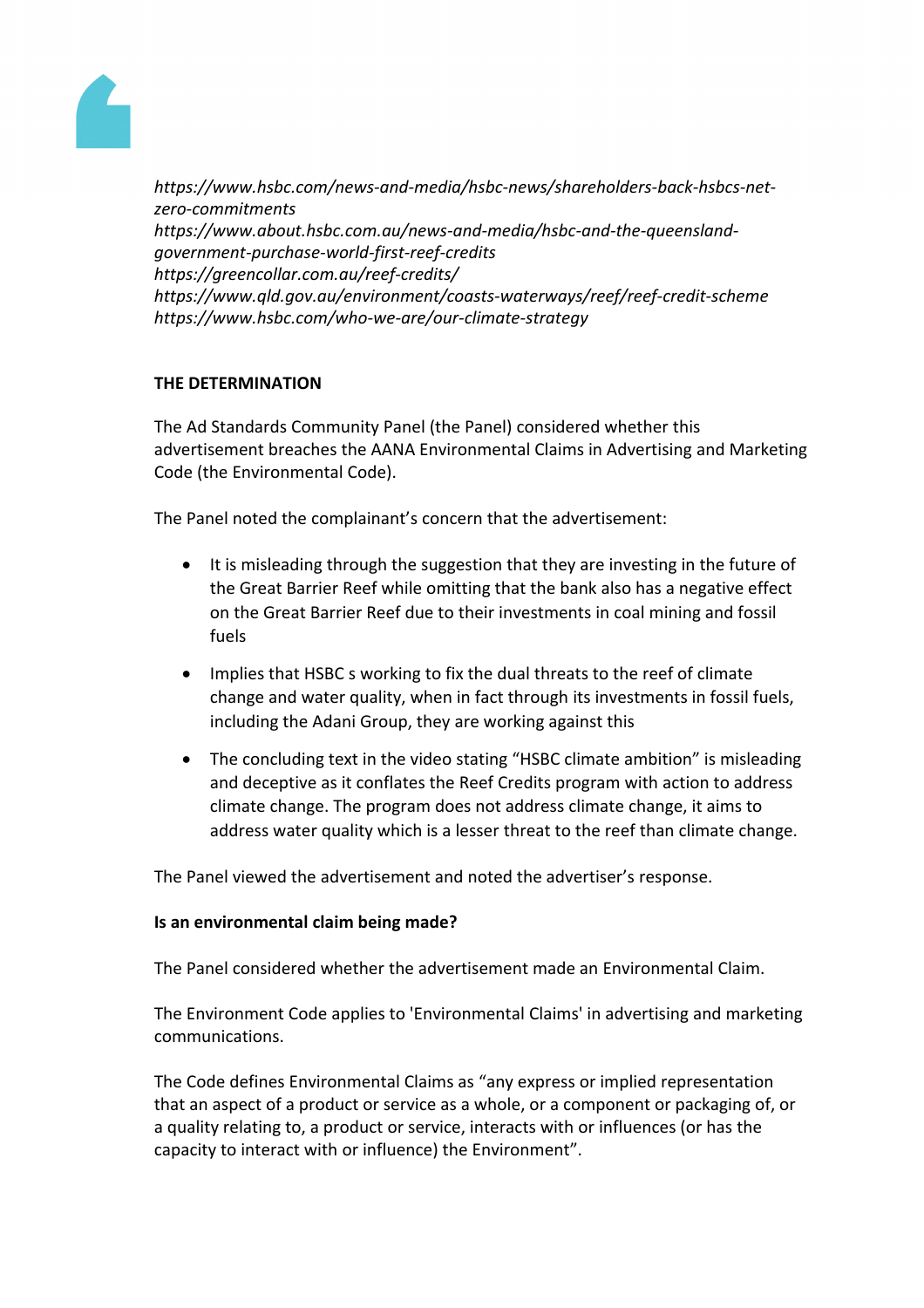

The Panel noted the complainant's concerns that the advertisement is deceptive by naming climate change as the biggest threat to the Reef followed by the sentence "HSBC is working with @GreenCollarGCS to help fix it" as being an implication that HSBC is working to fix the dual threats to the reef of climate change and water quality.

The Panel noted the caption to the post includes the wording, "Water quality is the second greatest risk to the Great Barrier Reef after #climatechange. HSBC is working with @GreenCollarGCS to help fix it." The Panel considered that the average consumer would understand this phrase to mean that HSBC is working to help fix water quality, and not climate change generally. The Panel considered that the advertisement is not making an environmental claim that the advertiser is helping fix climate change.

The Panel also noted the complainant's concern that the text at the end of the video stating, "HSBC climate ambition" is also misleading as it suggests that the reef credits program is related to action to address climate change.

The Panel noted that this was small text under the brand logo at the end of the video, and was next to a search bar. The Panel noted that this search term was different to the direct link provided in caption to the video. The Panel noted that the phrase used was 'climate ambition' not 'climate change' and there was no text or other indication that the reef credit program was related to climate change. The Panel considered that the text was an indication that people should search the phrase, and was not a specific or implied claim of an environmental impact. The Panel considered that the phrase "HSBC climate ambition" was not an environmental claim.

The Panel considered that the advertisement includes two environmental claims:

- HSBC is working with Green Collar GCS to help fix the water quality risk to the Great Barrier Reef.
- HSBC is investing in the future of the Great Barrier Reef.

## **1 a) Environmental Claims in Advertising or Marketing Communication…shall not be misleading or deceptive or be likely to mislead or deceive**

The Panel noted that the Practice Note for this Section includes:

*"It is not intended that legal tests be applied to determine whether advertisements are misleading or deceptive, or likely to mislead or deceive, in the areas of concern to this Code. Instead, consideration will be given as to whether the average consumer in the target market would be likely to be misled or deceived by the material.*

*Factors to consider include:*

 *An advertisement may be misleading or deceptive directly or by implication or through emphasis, comparisons, contrasts or omissions. It does not matter*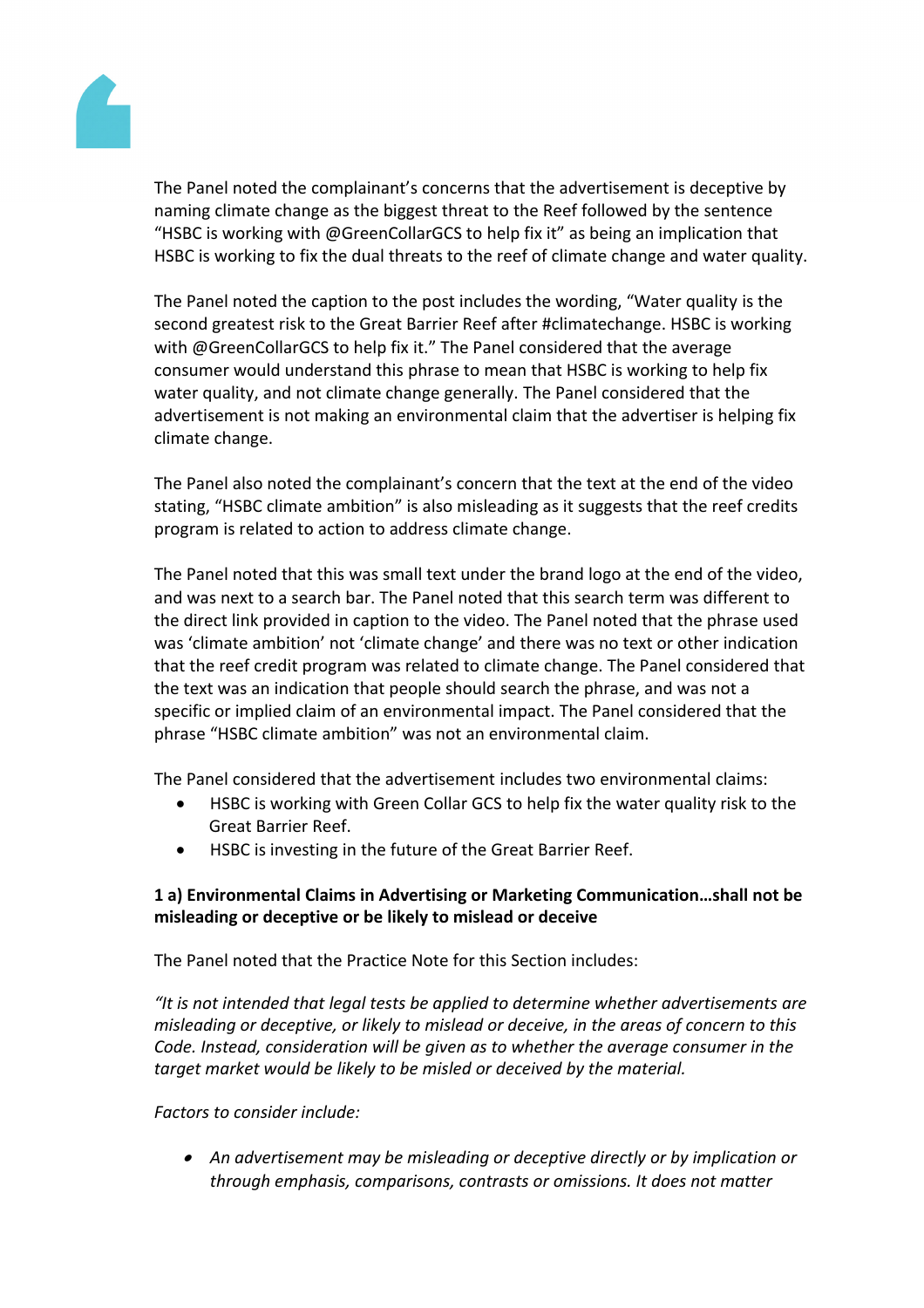

*whether the advertisement actually misled anyone, or whether the advertiser intended to mislead – if the advertisement is likely to mislead or deceive there will be a breach of the Code.*

 *The target market or likely audience of the advertising or marketing communication should be carefully considered when making environmental claims. Therefore all advertising should be clear, unambiguous and balanced, and the use of technical or scientific jargon carefully considered."*

The Panel considered that the Environmental Claims in the advertisement are limited to HSBC having a positive impact on the future of the Great Barrier Reef through its investment in the reef credits program.

The Panel noted substantiation provided by the advertiser that they purchased reef credits which prevented more than 3,000 kilograms of nitrogen from entering the Great Barrier Reef.

Overall, the Panel considered that the average consumer in the target market would not be likely to be misled or deceived by the material.

## **Section 1 a) conclusion**

The Panel determined that the advertisement did not breach Section 1 a) of the Environmental Claims Code.

## **2 a) Environmental Claims must… be relevant, specific and clearly explain the significance of the claim**

The Panel noted that the Practice Note for this Section includes:

*"Environmental claims should only be made where there is a genuine benefit or advantage. Environmental benefits should not be advertised if they are irrelevant, insignificant or simply advertise the observance of existing law. Advertising and marketing communication should adequately explain the environmental benefits of the advertised product or service to its target audience. It is not the intent of the advertiser making the claim that will determine whether it is considered misleading; it is the overall impression given to the consumer that is important. Advertising therefore should not inadvertently mislead consumers through vague or ambiguous wording. Providing only partial information to consumers risks misleading them. Generally a claim should refer to a specific part of a product or its production process such as extraction, transportation, manufacture, use, packaging or disposal."*

The Panel noted that the caption to the post was clear in limiting the environmental benefit to the improvement of water quality in the Great Barrier Reef through the advertiser's partnership with Green Collar GCS. The Panel noted that the post does not detail how HSBC is achieving this, however the caption to the post includes a direct link to a webpage with further information about the Reef Credit Scheme.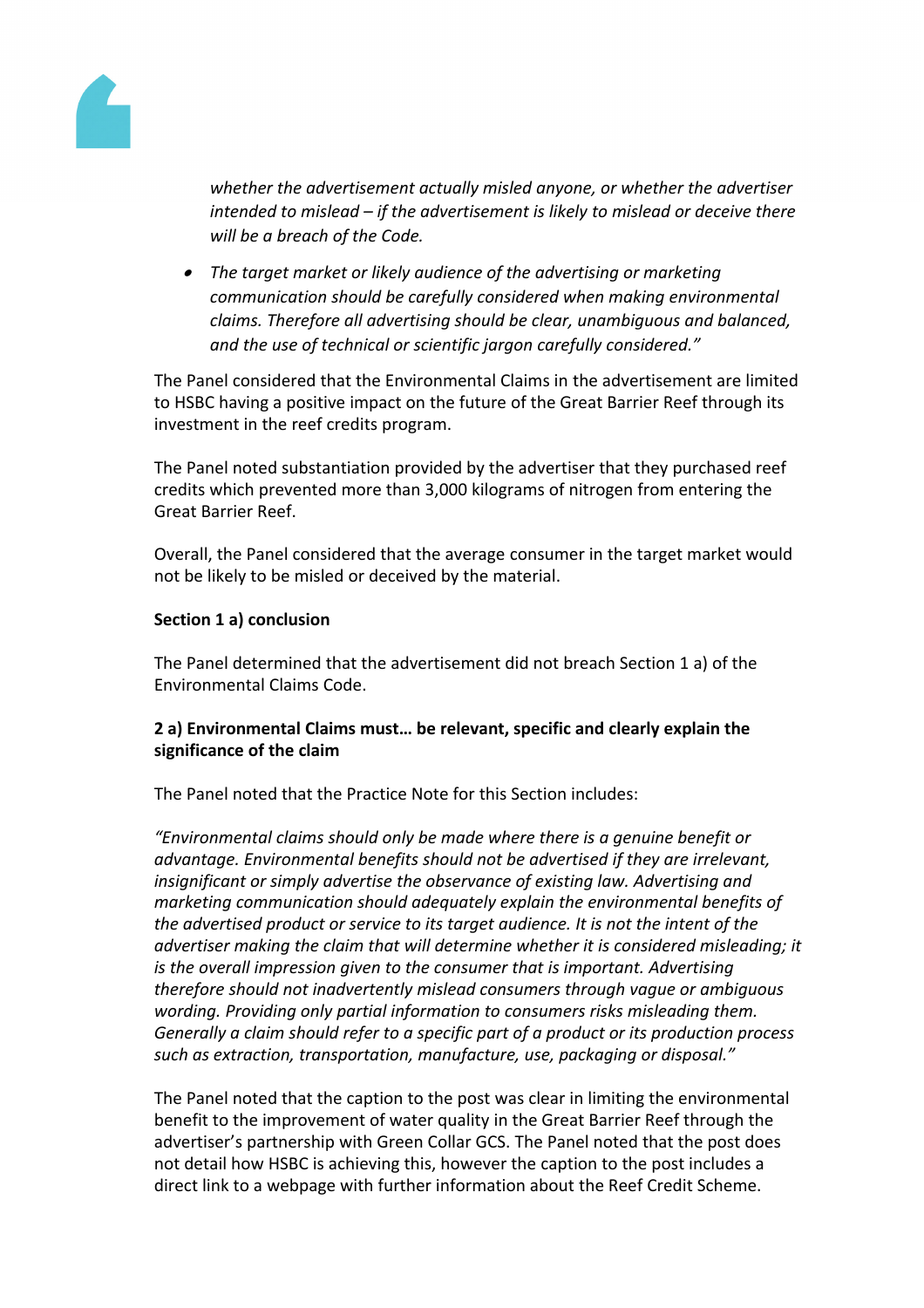

The Panel considered that the inclusion of this link to further information meant that the target audience of Facebook users had access to information to the specific environmental benefit.

## **Section 2 a) conclusion**

The Panel determined that the advertisement did not breach Section 2 a) of the Environmental Claims Code.

#### **2 b) Environmental Claims must…not overstate the claim expressly or by implication**

The Panel noted that the Practice Note for this Section includes:

*"Advertisers and marketers should avoid making claims that expressly or impliedly overstate an environmental benefit. Consideration should be given to whether there is sufficient disclosure of any negative impacts. For example, whether negative impacts have been withheld which, if known, would diminish the positive attribute."*

The Panel noted the complainant's concern that the advertisement omits the negative impacts the bank is having on the Great Barrier Reef through investments in coal mining and fossil fuels, including the Carmichael Adani coalmine project.

The Panel noted the advertiser's response that it has no direct investment in the Carmichal Adani coalmine project and has made a public commitment to phase out the financing of all coal-fired power and thermal coal mining in Australia by 2030.

The Panel noted that the advertiser may currently fund some coal-mining projects, however this did not mean the Environmental Claims that HSBC is making in this advertisement were overstated. The Panel noted that HSBC had substantiated their claim of purchasing reef credits and having a positive impact on water quality, and therefore the future of the Great Barrier Reef.

The Panel considered that the advertisement did not overstate the claim expressly or by implication.

#### **Section 2 b) conclusion**

The Panel determined that the advertisement did not breach Section 2 b) of the Environmental Claims Code.

## **3 a) Environmental Claims…shall be able to be substantiated and verifiable. Supporting information shall include sufficient detail to allow evaluation of a claim**

The Panel noted that the Practice Note for this Section includes:

*Advertisers and marketers should have a reasonable basis for making a claim and therefore should hold appropriate, balanced, comprehensive and credible evidence to*